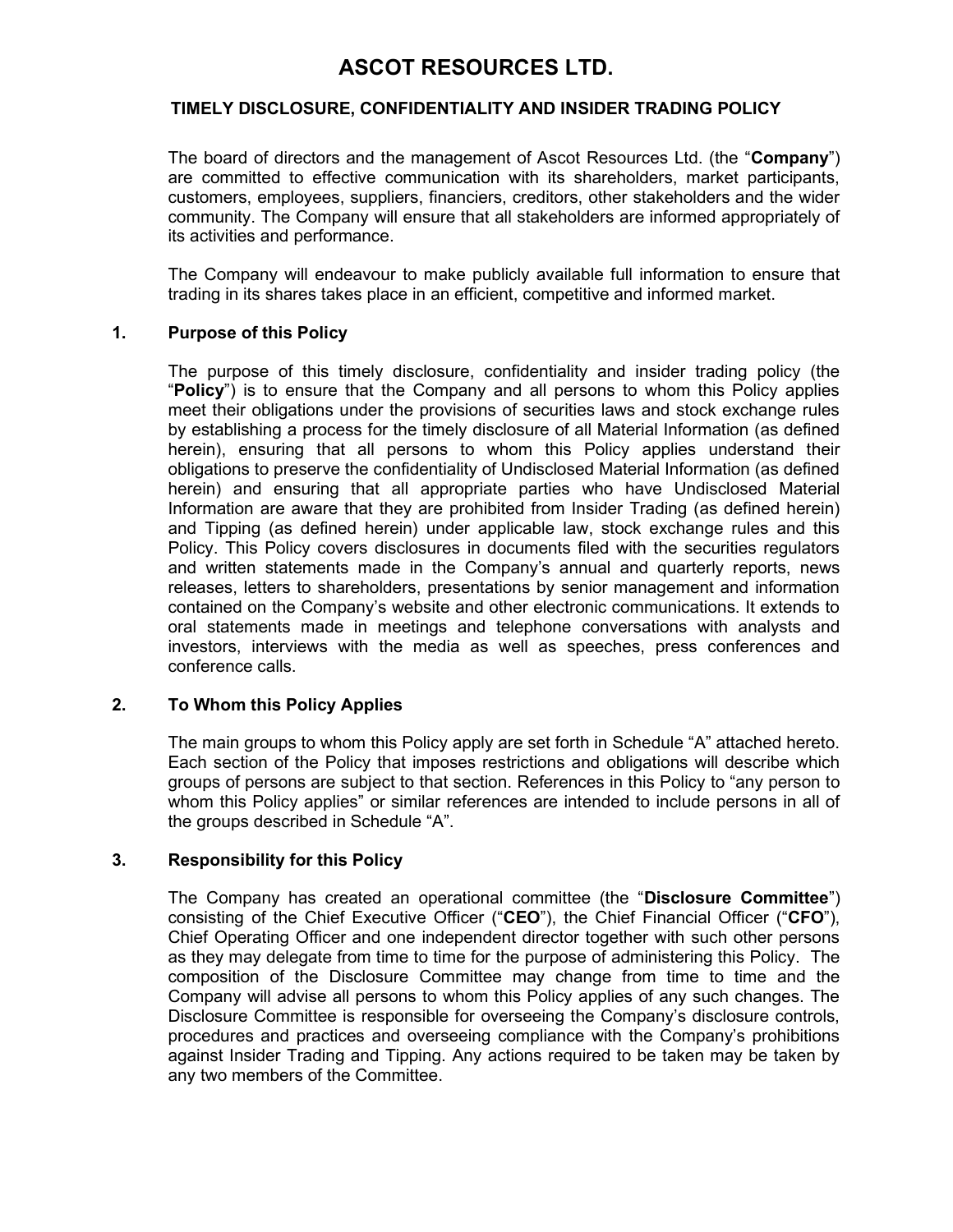This policy has been reviewed and approved by the Company's board of directors and will be reviewed annually by the Company's Governance and Nomination Committee. Any amendments to this Policy shall be subject to approval by the Company's board of directors (the "Board").

# 4. Individuals Who Are Authorized to Speak on Behalf of the Company

4.1 Only the individuals ("Spokespersons") listed below are authorized to communicate with analysts, the media and investors on behalf of the Company. The list may be changed by the Disclosure Committee from time to time.

# Spokesperson

Chairman of the Board President & Chief Executive **Officer** Chief Financial Officer Chief Operations Officer VP Investor Relations

- 4.2 The Disclosure Committee or CEO may, from time to time, delegate verbally or in writing other Board Members, Officers, Employees or Contractors to speak to investors or potential investors on behalf of the Company whether in the course of their normal day-to-day business with the Company, as back-ups or to respond to specific inquiries. The CEO will be kept abreast of any delegations and such delegate is responsible to report back to the CEO on any interactions with investors or potential investors.
- 4.3 Any person (the "recipient"), other than the Spokespersons named above, who receives any inquiries or requests for comment from a person (the "inquiring person") about the affairs of the Company from the media, analysts or other members of the public must, unless prior delegation was made (as described in 4.2 above): (i) promptly notify the CEO that the approach was made; (ii) not engage with, or make any comment to, the inquiring person; (iii) advise the inquiring person that he/she (as the recipient) is not authorized to speak on behalf of the Company; and (iv) advise the inquiring person that he/ she will endeavour to connect the inquiring person with a Spokesperson.
- 4.4 Any communications by a Spokesperson or such other person who is authorized verbally or in writing by the Disclosure Committee to speak on behalf of the Company must be restricted to only cover information, statements and policy positions already disclosed by the Company and therefore already in the public domain.

# 5. Disclosure of Material Information

5.1 "Material information" consists of both "material facts" and "material changes". A "material fact" means a fact that significantly affects, or would reasonably be expected to have a significant effect on, the market price or value of the securities of the Company. A "material change" means a change in the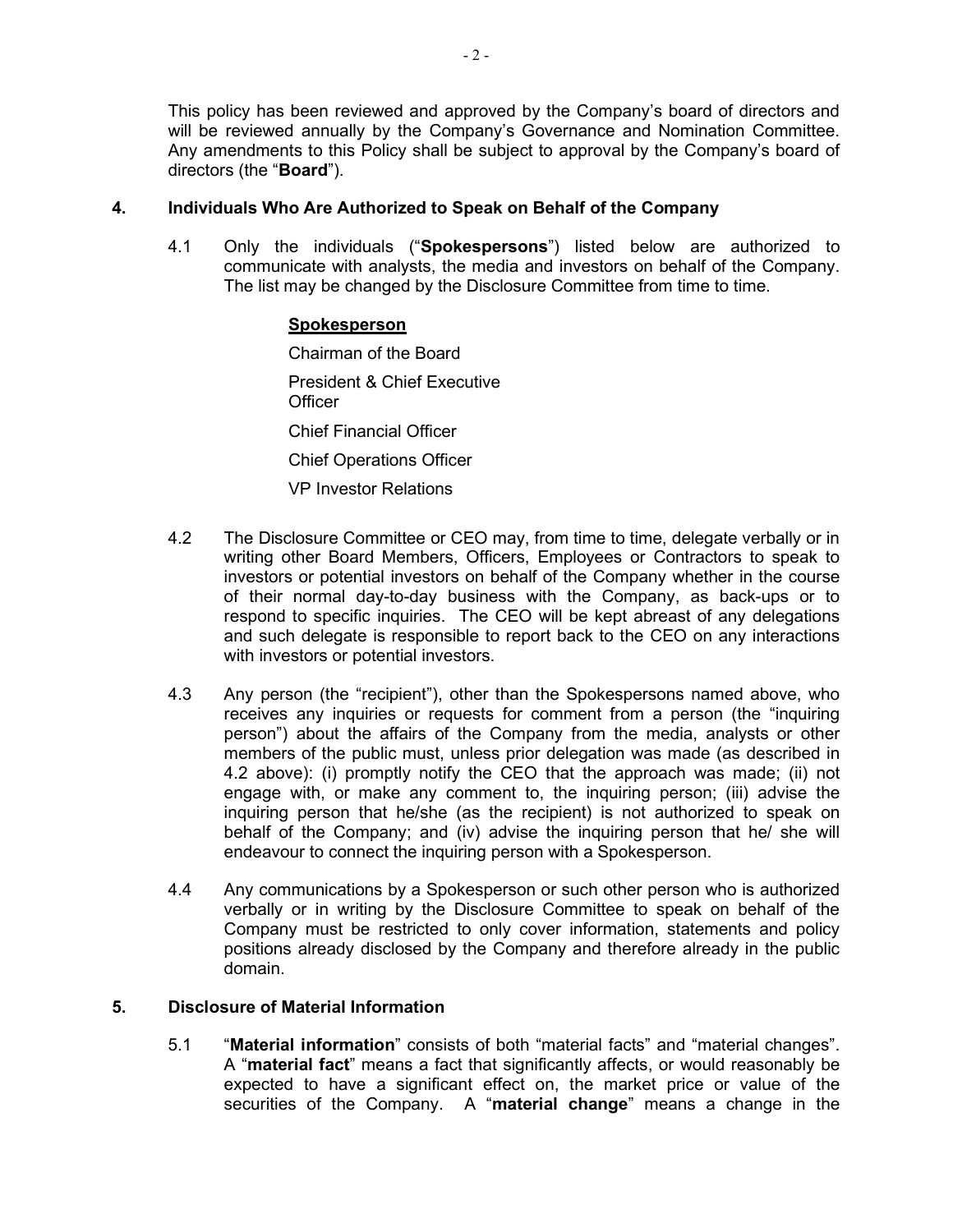business, operations, assets or ownership of the Company that would reasonably be expected to have a significant effect on the market price or value of any of the securities of the Company and includes a decision to implement such a change if such a decision is made by senior management of the Company who believe that confirmation of the decision by the Board is probable. Material Information also includes any matters to which there is substantial likelihood that a reasonable investor would attach importance in making investment decisions.

- 5.2 In making materiality judgments, it is necessary to take into account a number of factors that cannot be captured in a simple bright-line standard or test. These include, among other things, the nature of the information itself, the volatility of the Company's securities and prevailing market conditions. The materiality of a particular event or piece of information may vary between companies according to their size, the nature of their operations and many other factors. Under volatile market conditions, apparently insignificant variances between earnings projections and actual results can have a significant impact on share price once released. The Company will monitor and assess the market's reaction to different information that is publicly disclosed to help make materiality judgments in the future. As a guiding principle, if there is any doubt about whether particular information is material or not, the Company should err on the side of materiality and release the information publicly.
- 5.3 Any person to whom this Policy applies who becomes aware of information that has the possibility of being Material Information must immediately disclose that information to a member of the Disclosure Committee. Schedule "B" attached hereto lists examples of Material Information. That list is not exhaustive and the Company still needs to exercise its own judgment in making materiality determination.
- 5.4 Material Information is required to be disclosed immediately except in restricted circumstances where immediate release of the information would be unduly detrimental to the interests of the Company. (See Section 10.2 of this Policy.) The Disclosure Committee, in consultation with the Board and others as appropriate, shall determine what is deemed to be Material Information and the appropriate public disclosure. Disclosure must be corrected immediately if the Company subsequently learns that earlier disclosure by the Company contained a material error at the time it was given and must be updated if earlier disclosure has become misleading as a result of intervening events.
- 5.5 Except where prohibited under applicable securities laws, news releases disclosing Material Information will be transmitted to the Toronto Stock Exchange (the "Exchange"), relevant regulatory bodies and major news wire services (that provide simultaneous distribution in Canada) in accordance with Section 5.8. When the Exchanges are open for trading, advance notice of a press release announcing Material Information must be provided to the Market Surveillance Branch (or similar departments) of the Exchanges to determine if a halt in trading is necessary to provide time for the market to digest the news. When a press release announcing Material Information is issued outside of trading hours, the Market Surveillance Branch of the Exchanges should be notified before the market opens. Copies of all press releases should be supplied to the Market Surveillance Branch of the Exchanges and to the relevant securities regulators immediately.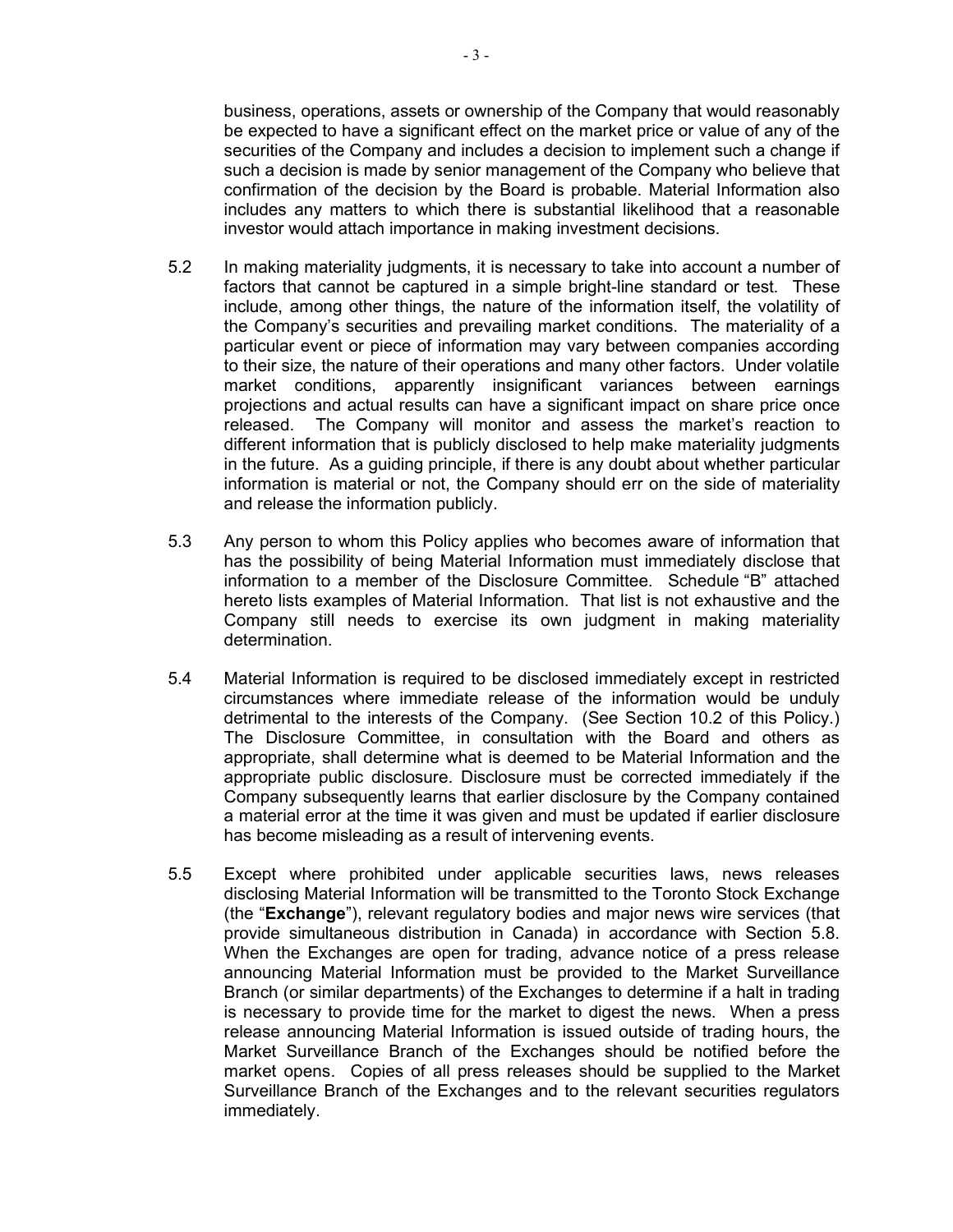- 5.6 The Company's news releases should contain enough detail to enable the media and investors to understand the substance and importance of the material information that is being disclosed. The guiding principle should be to communicate clearly and accurately the nature of the information, without including unnecessary details, exaggerated reports or editorial commentary designed to colour the investment community's perception of the announcement one way or another.
- 5.7 All news releases must include the name of an officer or director of the Company who takes responsibility for the announcement, together with the Company's telephone number. It may also include the name and telephone number of additional contact persons. In addition, all news releases containing technical scientific information, as defined in National Instrument 43-101 of the Standards of Disclosure for Mineral Projects shall be verified by a Qualified Person, as defined in such National Instrument and whose name shall be included in such news release.
- 5.8 All news releases must be circulated for review to the Disclosure Committee and must be approved by the Disclosure Committee prior to the issuance of such news release.
- 5.9 Except where prohibited under applicable securities laws, news releases announcing Material Information will be disseminated through an approved news wire service that provides simultaneous national (in Canada) distribution to stock exchange members, relevant regulatory bodies and appropriate financial media.
- 5.10 Except where prohibited under applicable securities laws, all news releases will be posted on the Company's website promptly after confirmation of dissemination over the news wire. The website will include a notice that advises the reader that the information posted was accurate at the time of posting, but may be superseded by subsequent news disclosures or subsequent events.
- 5.11 All news releases will, as soon as practicable after dissemination, be filed on SEDAR.

# 6. Electronic Communications

- 6.1 The Company shall be permitted to include disclosure on the Company's website and, subject approval by the Disclosure Committee, shall be permitted to post disclosure on the Company's social media accounts but only if such disclosure complies with the following policies regarding Electronic Communications, the general policies regarding disclosure of Material Information set out in this Policy and applicable laws.
- 6.2 Disclosure on the Company's website and social media accounts alone does not constitute adequate disclosure of information that is considered material nonpublic information. No disclosure of material information on the website and social media accounts can occur until after such information is disclosed in a news release disseminated in accordance with Section 5.8.
- 6.3 The Company's website and social media accounts shall include a notice that advises the reader that the information posted was accurate at the time of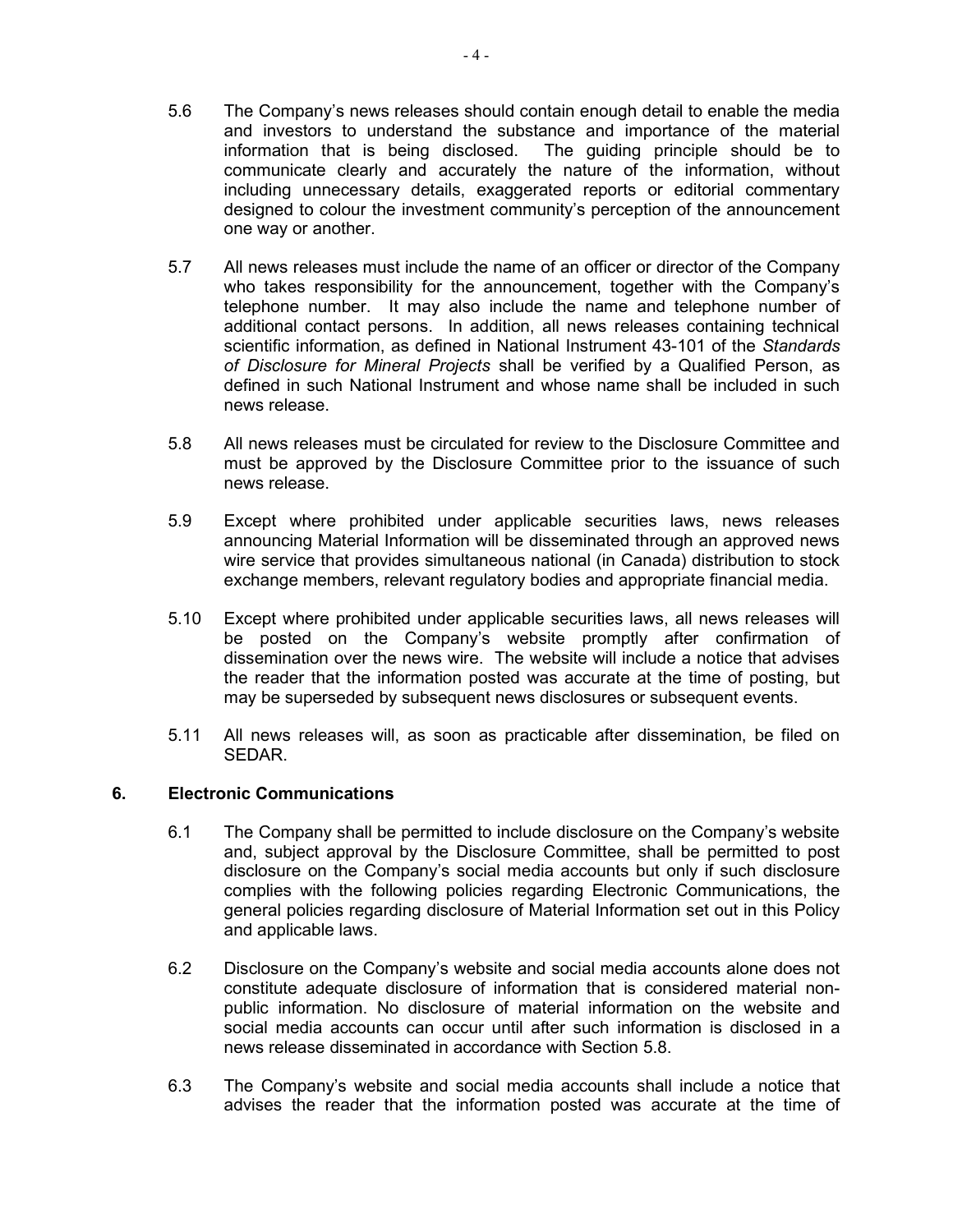posting but may be superseded by subsequent disclosures, including disclosures on the Company's profile on www.sedar.com. As much as practical, all data posted to the website and social media accounts shall show the date that such material was posted. Any material changes in information must be updated in a timely manner.

- 6.4 All documents posted to the Company's website and social media accounts must be approved by the Disclosure Committee prior to posting and must include the Forward-Looking statement cautions required by applicable laws and described in Section 13 of this Policy.
- 6.5 Links from the Company's website and social media accounts to a third-party website must be approved by a member of the Disclosure Committee. Any such links will include a notice that advises the reader that he or she is leaving the Company's website and that the Company is not responsible for the contents of the other site.
- 6.6 The Company shall not post financial analyst reports on the Company website as to do so may create the impression that the Company endorses the contents of the reports.
- 6.7 Board Members, Officers, Employees and Contractors must not partake in any discussion or post any information relating to the Company or any of its subsidiaries or trading in securities of the Company in: internet chat rooms; blogs; newsgroups; bulletin boards; social media; or other similar online forums. Board Members, Officers, Employees and Contractors should advise the Disclosure Committee if they are aware of any discussion of information of the Company in a chat room, newsgroup or bulletin board.
- 6.8 Response to electronic enquiries will be the responsibility of the person or persons within the Company designated by the Disclosure Committee for that purpose. The information contained in any responses to electronic inquiries must be restricted to information, statements and policy positions already disclosed by the Company and therefore already in the public domain.

#### 7. Conference Calls

A conference call/webcast may be held with members of the investment community to discuss quarterly or annual financial and operating results or major material corporate developments. The Company will announce the date and time of the conference call/webcast in advance on its website and in a news release containing all relevant details for participating in or listening to the call/webcast as well as a general description of what is to be discussed.

At the beginning of the call/webcast, a Company spokesperson will provide appropriate cautionary language with respect to any forward-looking information and will direct participants to publicly available documents containing the assumptions, sensitivities and a full discussion of the risks and uncertainties that could cause actual results to differ materially from a conclusion, forecast or projection in forward-looking information and of the relevant material factors or assumptions applied in arriving at a conclusion or making a forecast or projection contained in oral forward-looking information.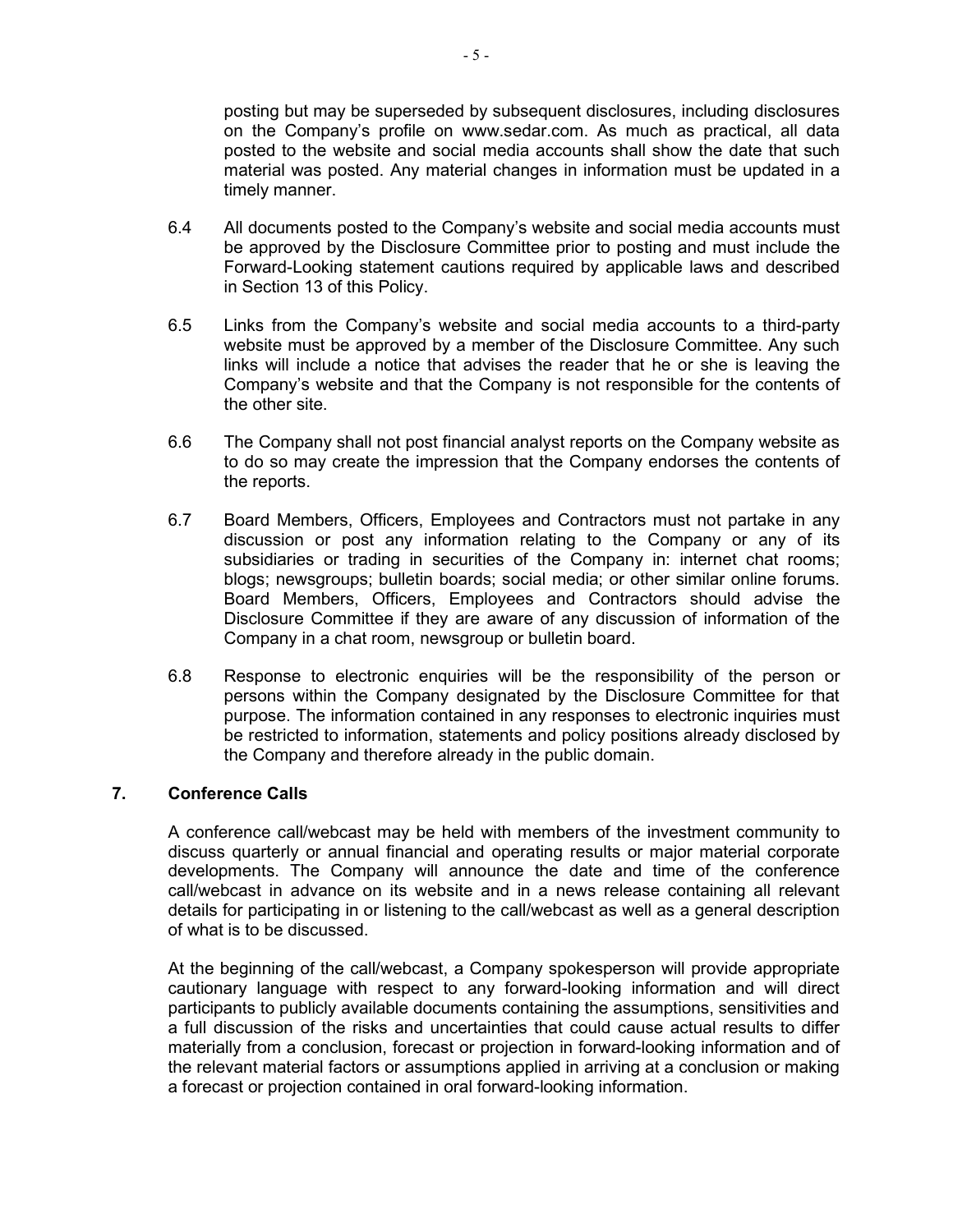After the call/webcast, the CEO and CFO, and other members of management who participated will conduct a debriefing session. If such debriefing identifies any inadvertent selective disclosure of previously Undisclosed Material Information, the Company will promptly disclose such information via news release. Written material made available to participants in the conference call will also be posted on the website for others to view.

# 8. Reviewing Analyst Draft Reports and Models

It is the Company's policy that upon request it may review draft analyst research reports or financial models solely for factual accuracy based on publicly disclosed information. The Company will not confirm, or attempt to influence, an analyst's opinions or conclusions.

Analyst reports are proprietary products of the analysts' firms. Re-circulating a report by an analyst may be viewed as an endorsement by the Company of the report. For these reasons, the Company will not provide analyst reports through any means to persons outside of the Company, including posting such information on its website. The Company may post on its website a complete list, regardless of the recommendation, of all the investment firms and analysts of which it is aware who provide research coverage on the Company.

# 9. Rumours

The Company shall not comment, affirmatively or negatively, on rumours. This also applies to rumours on the Internet. Spokespersons will respond consistently to those rumours, saying "It is our policy not to comment on market rumours or speculation." If an Exchange or a securities regulatory authority requests that the Company make a statement in response to a market rumour, the Disclosure Committee will consider the matter and make a recommendation to the CEO as to the nature and context of any response.

# 10. Confidentiality of Undisclosed Material Information

- 10.1 "Undisclosed Material Information" of the Company is the Material Information about the Company, including all financial information, that has not been "Generally Disclosed": that is, disseminated to the public by way of a news release together with the passage of a reasonable amount of time (24 hours, unless otherwise advised that the period is longer or shorter, depending on the circumstances) for the public to analyze the information.
- 10.2 Where the immediate disclosure of Material Information concerning the business and affairs of the Company would be unduly detrimental to the interests of the Company, its disclosure may be delayed and kept confidential temporarily in accordance with applicable securities laws of Canada and applicable rules of the Exchanges (e.g., in some cases, immediate disclosure may be required by an Exchange in the event of unusual market activity or rumours). Keeping information confidential can only be justified where the potential harm to the Company or to investors caused by immediate disclosure may reasonably be considered to outweigh the undesirable consequences of delaying disclosure.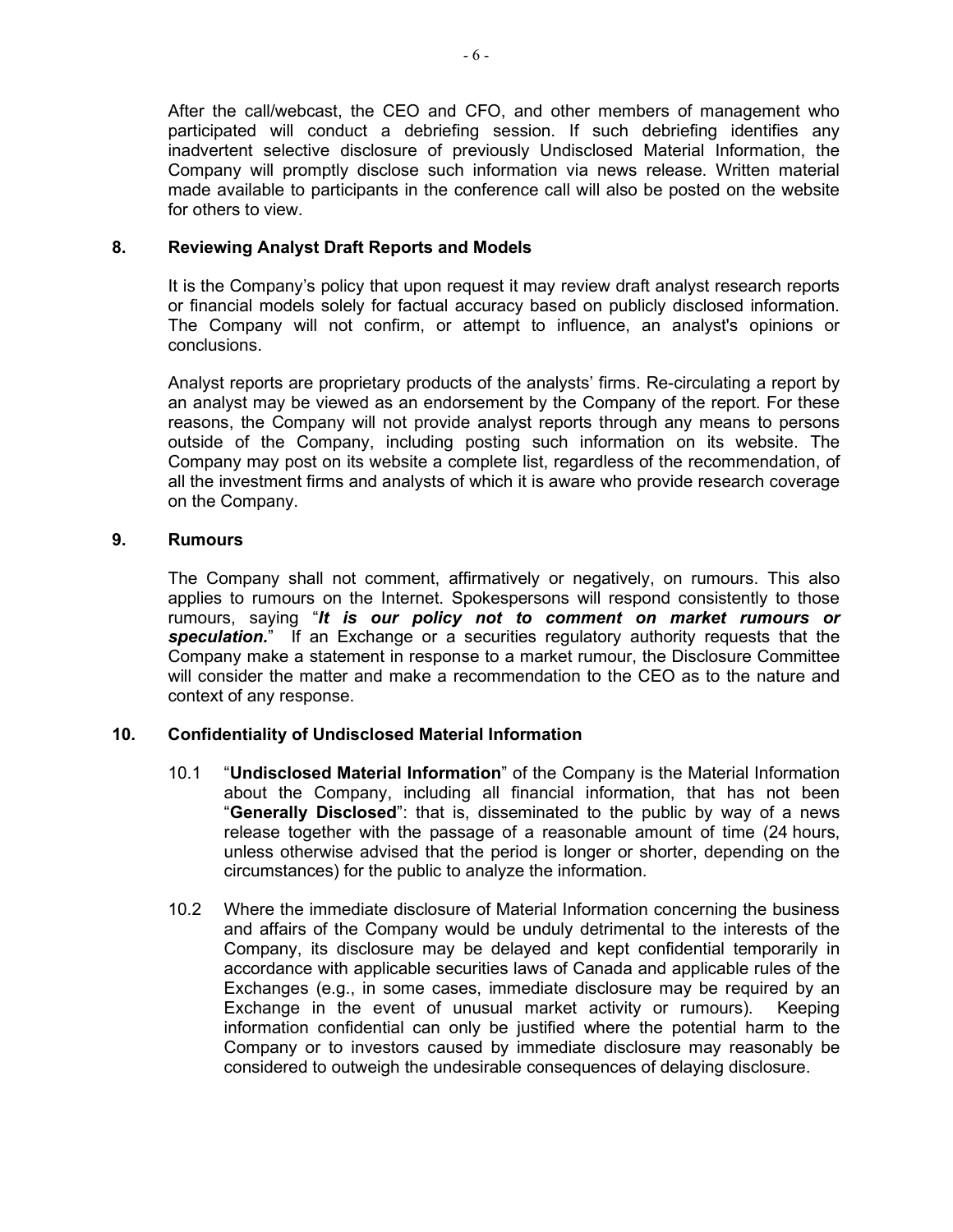Examples of circumstances in which disclosure might be unduly detrimental to the interests of the Company include:

- Where the release of information would prejudice the ability of the Company to pursue specific and limited objectives or to complete a transaction or series of transactions that are underway.
- Where the disclosure of the information would provide competitors with confidential corporate information.
- Where the disclosure of information concerning the status of ongoing negotiations would prejudice the successful completion of those negotiations.
- Where the disclosure of information includes the names of, or reference to, partners who have not yet exercised their contractual right to comment on such disclosure and their comment may benefit the disclosure by improving its clarity or accuracy.

All decisions to keep Material Information confidential must be made by the Disclosure Committee or the Board. In certain circumstances, the existence of Undisclosed Material Information may require special regulatory filings. Accordingly, when in doubt legal counsel's advice must be sought.

- 10.3 Any person to whom this Policy applies and who has knowledge of Undisclosed Material Information must treat the Material Information as confidential until the Material Information has been Generally Disclosed.
- 10.4 Undisclosed Material Information shall not be disclosed to anyone except in the necessary course of business. For greater certainty, disclosing Undisclosed Material Information to persons providing advisory services to the Company in connection with, or participating with, the Company in a transaction shall be considered in the necessary course of business. If Undisclosed Material Information has been disclosed in the necessary course of business, anyone so informed must clearly understand that it is to be kept confidential, and, in appropriate circumstances, execute a confidentiality agreement. Schedule "C" attached hereto lists circumstances where securities regulators believe disclosure may be in the necessary course of business. When in doubt, all persons to whom this Policy applies must consult with a member of the Disclosure Committee to determine whether disclosure in a particular circumstance is in the necessary course of business. For greater certainty, disclosure to analysts, institutional investors, other market professionals and members of the press and other media will not be considered to be in the necessary course of business. "Tipping", which refers to the disclosure of Undisclosed Material Information to third parties outside the necessary course of business, is prohibited.
- 10.5 In order to prevent the misuse of inadvertent disclosure of Undisclosed Material Information, the procedures set forth below should be observed at all times: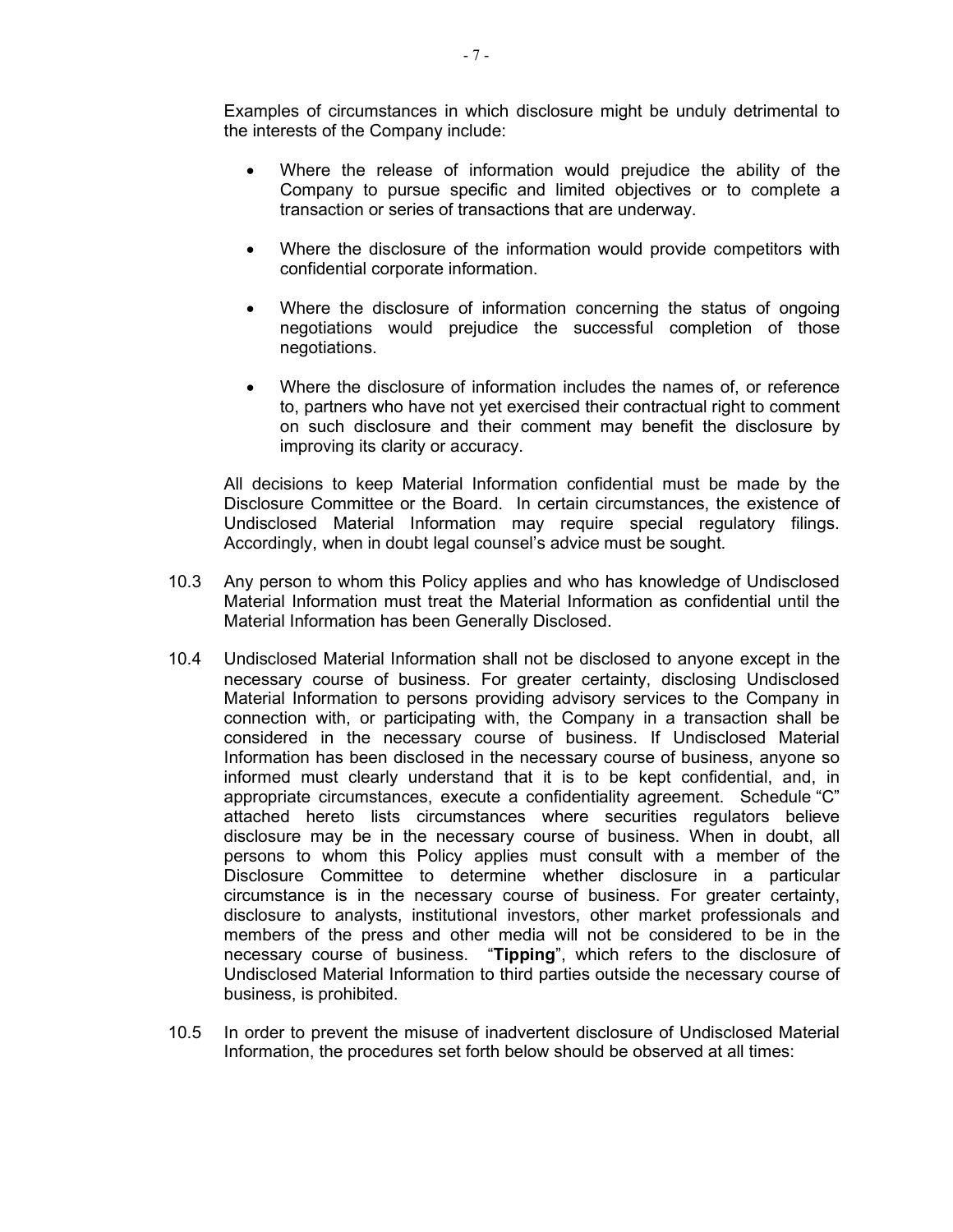- Documents and files containing confidential information should be kept in a safe place to which access is restricted to individuals who "need to know" that information in the necessary course of business and code names or passwords should be used if necessary;
- Electronic files stored on computers or other devices should be secure to the extent reasonably practicable, including through the use of passwords, automatic sleep/hibernation/shutdowns, security software and other means to prevent breaches of confidentiality, theft or spying
- Confidential matters should not be discussed in places or in manners where the discussion may be overheard;
- Avoid reading of confidential documents on smart phones or other personal digital assistant devices in public places;
- Accompanying visitors and ensuring that they are not left alone in offices containing confidential information;
- Maintaining confidentiality of information inside the office as well as outside of the office;
- Transmission of documents containing Undisclosed Material Information by electronic means will be made only where it is reasonable to believe that the transmission can be made and received under secure conditions such as a dedicated server;
- Unnecessary copying of documents containing Undisclosed Material Information must be avoided and extra copies of documents must be promptly removed from meeting rooms and work areas at the conclusion of the meeting and must be destroyed if no longer required; and
- In certain circumstances the Disclosure Committee may assign a "code" name" to confidential information. Employees should utilize the "code name" at all times when discussing the confidential information. Printed documents containing confidential information shall be stored in a secured cabinet and access to these documents on the Company's computer network must be restricted.
- 10.6 In the event that:
	- (a) confidential information is divulged in any manner (other than in the necessary course of business or in respect of a confidential filing with an Exchange or securities regulatory authorities); or
	- (b) rumours that are correct in whole or in part respecting confidential information are circulated;

the Company is required to make an immediate announcement on the matter. The Exchanges must be notified of the announcement in advance in the usual manner. This includes contacting the applicable Exchange and may require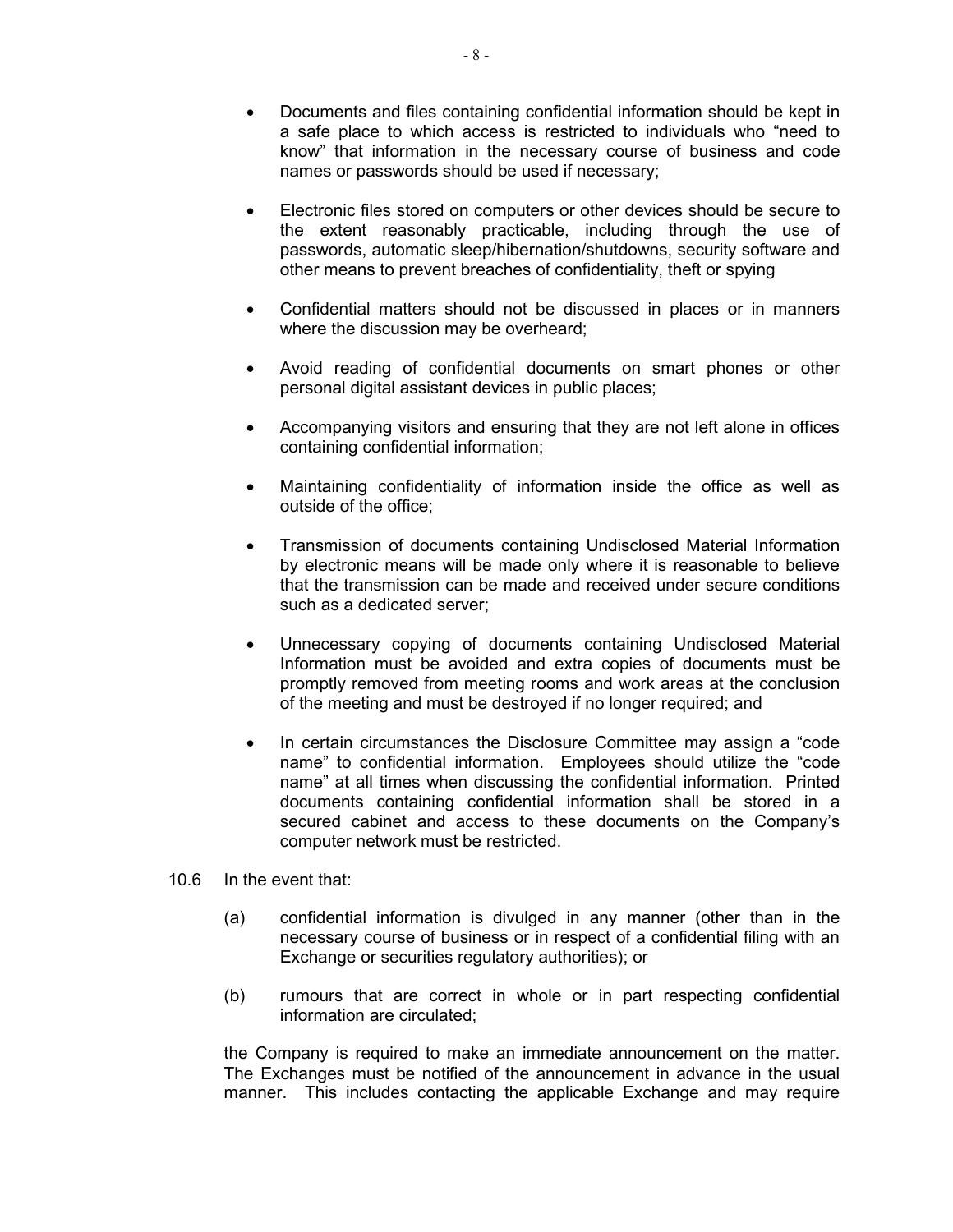requesting that trading be halted pending the issuance of a news release. Where a rumour is circulated that is incorrect, the Company must notify the applicable Exchange upon becoming aware of the rumour, and the Company will, at the request of the Exchange, make a public, clarifying statement regarding the rumour if market activity indicates that trading is being influenced by the rumour.

# 11. Quiet Period

- 11.1 The Disclosure Committee and/or the Board may determine that it is appropriate for the Company to observe "Quiet Periods", during which time comments with respect to the Company's current operations or expected results will not be provided to analysts, investors or other market professionals. This is in order to avoid the potential for improper selective disclosure. For example, a Quiet Period might run between the end of a drill program and the release of the drill results. The Company need not stop all communications with analysts or investors during the Quiet Period. However, communications should be limited to responding to inquiries concerning publicly available or non-material information, and no Undisclosed Material Information, Forward-Looking Information or Earnings Guidance can be provided during the Quiet Period.
- 11.2 Once the Company reaches the stage where its quarterly and/or annual financial results become material, it will institute the observation of a quarterly Quiet Period during which it will not initiate any meetings or telephone contacts with analysts and investors and no discussion on earnings will take place. Subject to the discretion of the Disclosure Committee, each Quiet Period will: (1) commence two weeks before the date of any regularly scheduled release of annual and/or quarterly financial information; and (2) end when the earnings for that quarter or year have been Generally Disclosed by way of a news release. This Quiet Period does not preclude the Company from responding to inquiries concerning publicly available or non-material information or participating in investor relations activity consistent with customary practice.
- 11.3 During a Quiet Period, Spokespersons must not provide any future-oriented information about the Company's business, prospective business, operations or capital, including future-oriented financial information (as that term is defined under applicable securities law) (collectively, "Forward-Looking Information") which relates to expected revenues, net income or profit, earnings per share, expenditure levels, and other information commonly referred to as earnings guidance (collectively, "Earnings Guidance") or comments with respect to the financial results for the current fiscal quarter or current fiscal year.
- 11.4 Notwithstanding the restrictions in ss. 11.1, 11.2 and 11.3, the Company may Generally Disclose Forward-Looking Information during the Quiet Period when the Forward-Looking Information constitutes Undisclosed Material Information. During a Quiet Period, Spokespersons may respond to unsolicited inquiries about information either that is not Material Information or information that has been Generally Disclosed.
- 11.5 Project oriented Forward-Looking Information that is unaffected by quarterly or annual financial results of the Company, such as, without limitation, scoping studies, pre-feasibility studies and feasibility studies, that are already Generally Disclosed can continue to be disclosed in the normal course of business during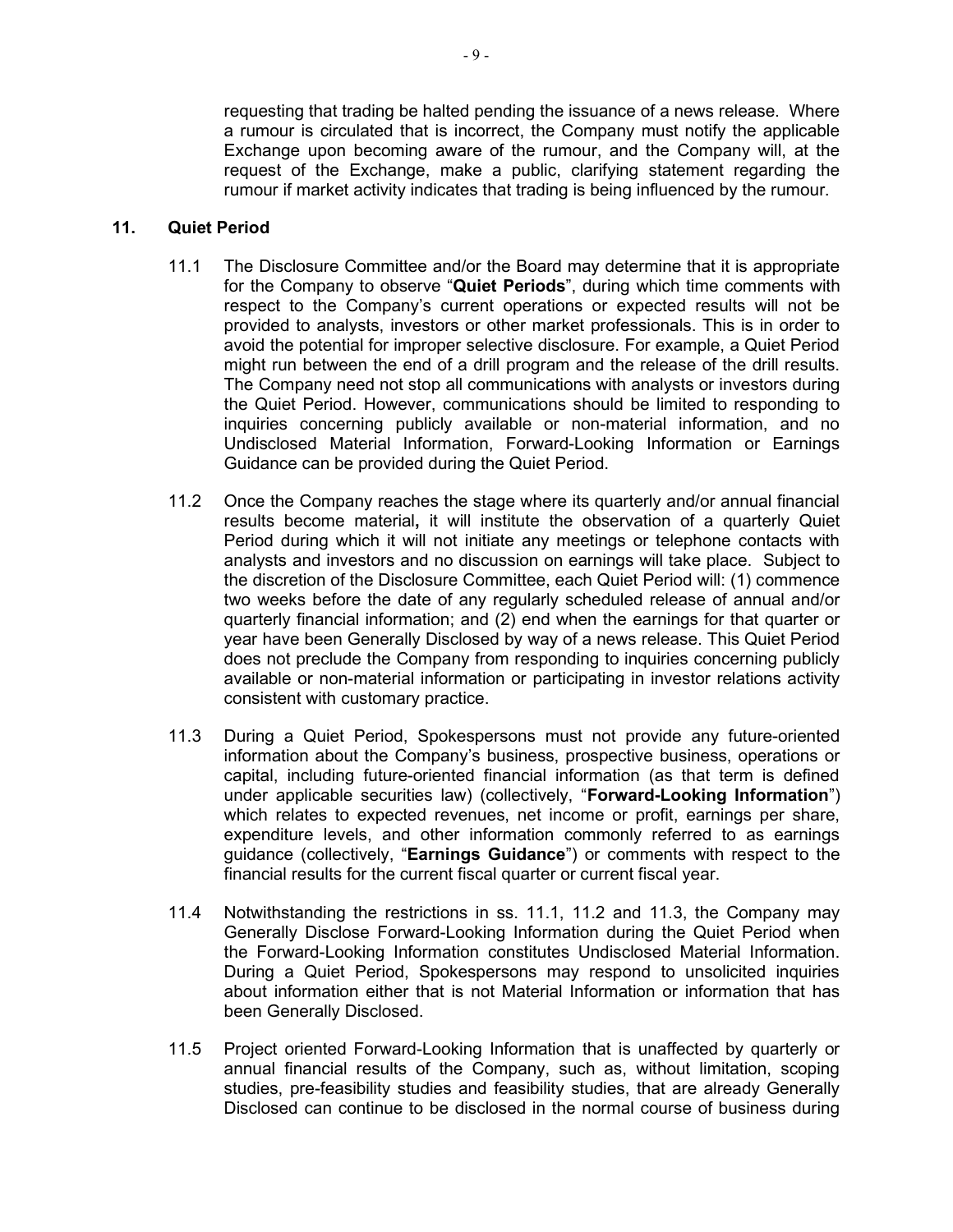the Quiet Period provided that no information, such as without limitation, per share data, is disclosed that would be affected by annual or quarterly results.

#### 12. Avoiding Selective Disclosure

- 12.1 Undisclosed Material Information is required to be generally disclosed to the public and shall not be separately or selectively disclosed to any person or Company (in an interview with an analyst or in a telephone conversation with an investor or otherwise) prior to it being disclosed generally to the public. However, a Company may selectively disclose Undisclosed Material Information to certain persons prior to general disclosure to the public if (i) such selective disclosure is necessary in the course of business and (ii) such person or Company is bound by an express confidentiality agreement or owes the Company a duty of trust or confidence with respect to such information.
- 12.2 When participating in shareholder meetings, news conferences, analysts' conferences and private meetings with analysts, Spokespersons must only disclose information that either: (1) is not Material Information; or (2) is Material Information but has previously been Generally Disclosed. For greater certainty, acceptable topics of discussion include the Company's business prospects (subject to the provisions of Section 11 of this Policy), the business environment, management's philosophy and long-term strategy. Any selective disclosure of Undisclosed Material Information, including Earnings Guidance, is not permitted.
- 12.3 To protect against selective disclosure, the following procedures should be followed:
	- Spokespersons who are participating in shareholder meetings, news conferences, analysts' conferences and private meetings with analysts should consider prior to such meeting or conference their proposed comments and should consider their proposed answers to anticipated questions; and
	- Those scripts shall be reviewed by the Disclosure Committee before the meeting or conference and any Undisclosed Material Information that is contained in the script must be Generally Disclosed before the meeting or conference or deleted from the script if it is premature for the Undisclosed Material Information to be Generally Disclosed, as determined by a minimum of two members of the Disclosure Committee (one of which must either be the Chief Executive Officer of the Chief Financial Officer); and
	- The Disclosure Committee shall meet as circumstances dictate, including to review the Company's disclosure compliance system.
- 12.4 After each shareholder meeting, news conference, analysts' conference or private meeting with analysts, the Company's participants should normally meet and review the disclosures made during the course of the meeting or conference to determine if any Undisclosed Material Information was unintentionally disclosed. See also section 7 above.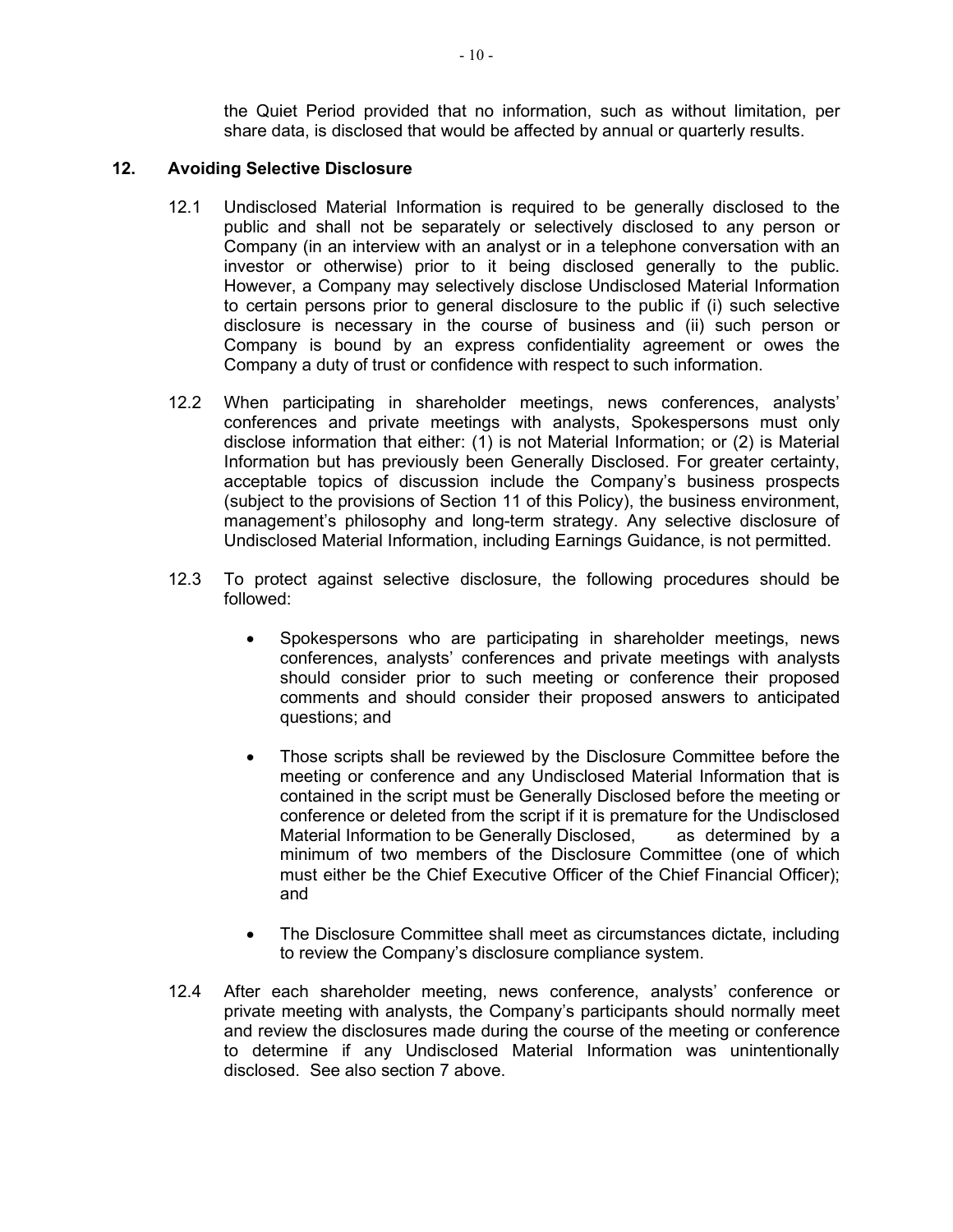- 12.5 If Undisclosed Material Information was disclosed (other than in the necessary course of business or in respect of a confidential filing with an Exchange or securities regulatory authorities), the participants must advise a member of the Disclosure Committee, who shall take immediate steps to ensure that the information is Generally Disclosed in accordance with the requirements of the Exchanges and/or securities regulatory authorities.
- 12.6 Pending the Material Information being Generally Disclosed, the Company must contact the parties to whom the Material Information was disclosed and inform them: (1) that the information is Undisclosed Material Information; and (2) of their legal obligations with respect to the Material Information.

# 13. Forward-Looking Information

- 13.1 The Company may from time to time give Earnings Guidance or any other Forward-Looking Information through voluntary disclosure by way of a news release, provided that the cautionary language described in Section 13.2 accompanies the information.
- 13.2 If Forward-Looking Information is Generally Disclosed:
	- the information must be clearly stated to be forward-looking;
	- the factors and assumptions that were used to arrive at the Forward-Looking Information must be clearly described;
	- the factors that could cause actual results to differ materially must be clearly stated, and should be presented with a reasonably possible range of outcomes, a sensitivity analysis or other qualitative analysis that will assist in assessing the related risks; and
	- The information will be accompanied by a statement that the information is stated as of the current date and subject to change after that date, and the Company disclaims any intention to update or revise this statement of forward-looking information, whether as a result of new information, future events or otherwise, except as required by applicable laws.

# 14. Trading of Securities of the Company

- 14.1 "Insider Trading", which refers to Persons in a Special Relationship with the Company purchasing or selling or otherwise monetizing securities (including leasing or borrowing of securities) of the Company while in possession of Undisclosed Material Information, is prohibited.
- 14.2 In addition to Section 14.1, Board Members, Officers and Employees shall not purchase or sell or otherwise monetize securities of the Company when there is a "Blackout Period" in effect.

"Blackout Period" means any period designated as a Blackout Period by the Disclosure Committee and communicated to those persons to whom this Policy applies. Blackout Periods may be imposed generally for everyone in the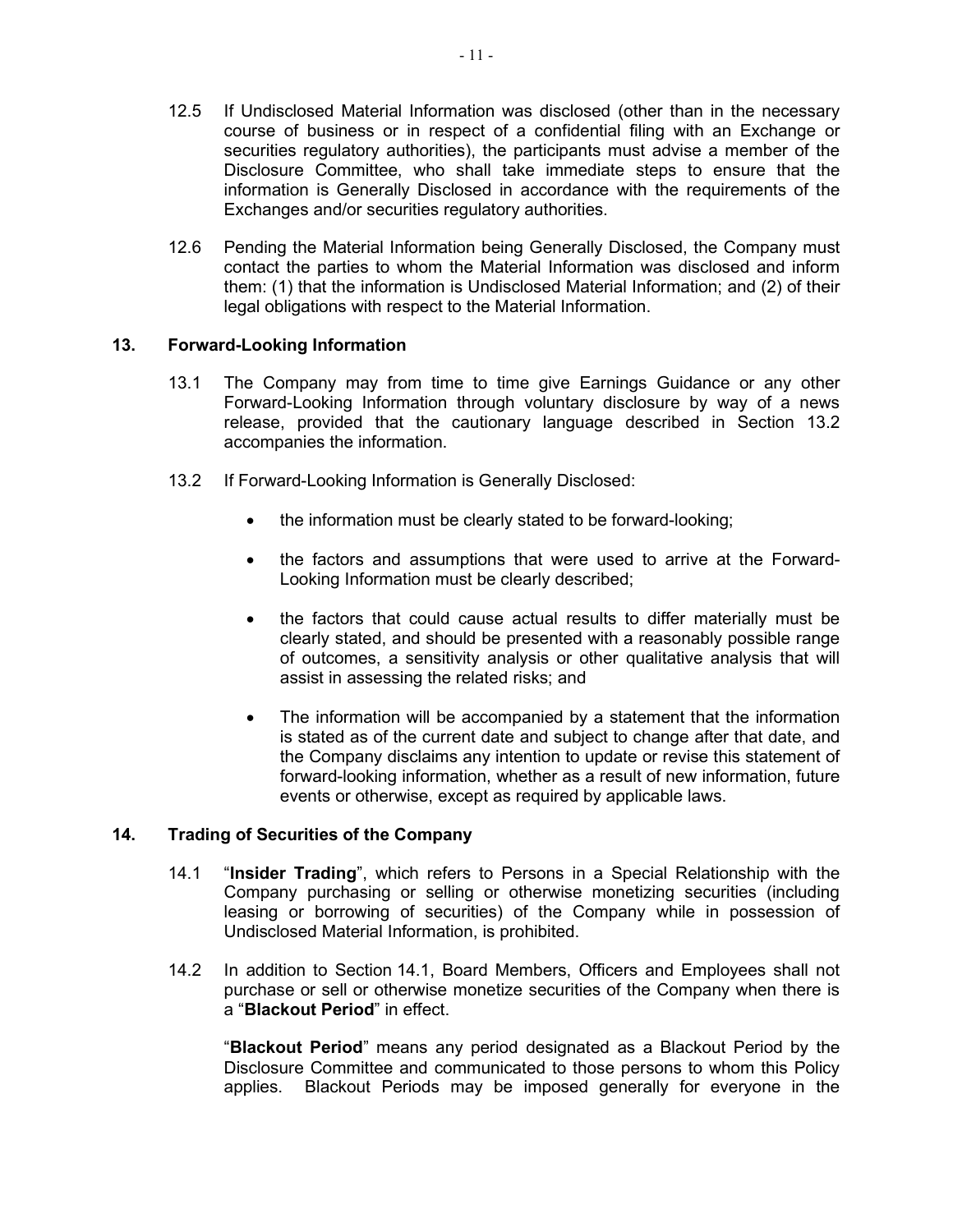Company or selectively depending on access to information by subsets of persons. Blackouts will usually be imposed during Quiet Periods.

In the circumstances where the Disclosure Committee determines a Blackout Period is required a confidential memo will be sent to all persons subject to this Policy informing them that a Blackout Period is in effect and that no trading in the Company's securities is to occur until further notice. No reason for the Blackout Period will be provided.

In addition, no person subject to a Blackout Period shall inform anyone not subject to the blackout that a Blackout Period is in effect as a result of particular events or developments.

- 14.3 Notwithstanding Section 14.2, a Board Member, Officer, Employees and Contractor may purchase or sell securities during a Blackout Period with the prior written consent of the CEO. The CEO will grant permission to purchase or sell during a Blackout Period only where permitted by applicable securities laws.
- 14.4 Certain types of trades in securities of the Company by Board Members, Officers and Employees can raise particular concerns about potential breaches of applicable securities law or that the interests of the persons making the trade are not aligned with those of the Company. Board Members, Officers and Employees are therefore prohibited at any time from, directly or indirectly, undertaking any of the following activities:
	- speculating in securities of the Company, which may include buying with the intention of quickly reselling such securities, or selling securities of the Company with the intention of quickly buying such securities (other than in connection with the acquisition and sale of shares issued under the Company's stock option plan or any other Company benefit plan or arrangement);
	- short selling a security of the Company or any other arrangement that results in a gain only if the value of the Company's securities declines in the future;
	- selling a "call option" giving the holder an option to purchase securities of the Company other than to close out a previously held position; and
	- buying a "put option" giving the holder an option to sell securities of the Company other than to close out a previously held position.

For greater certainty Board Members, Officers and Head Office Employees are permitted to buy "call options" and sell "put options" provided that such persons are not otherwise prohibited by this Policy from trading in securities of the Company at the time of such purchase or sale.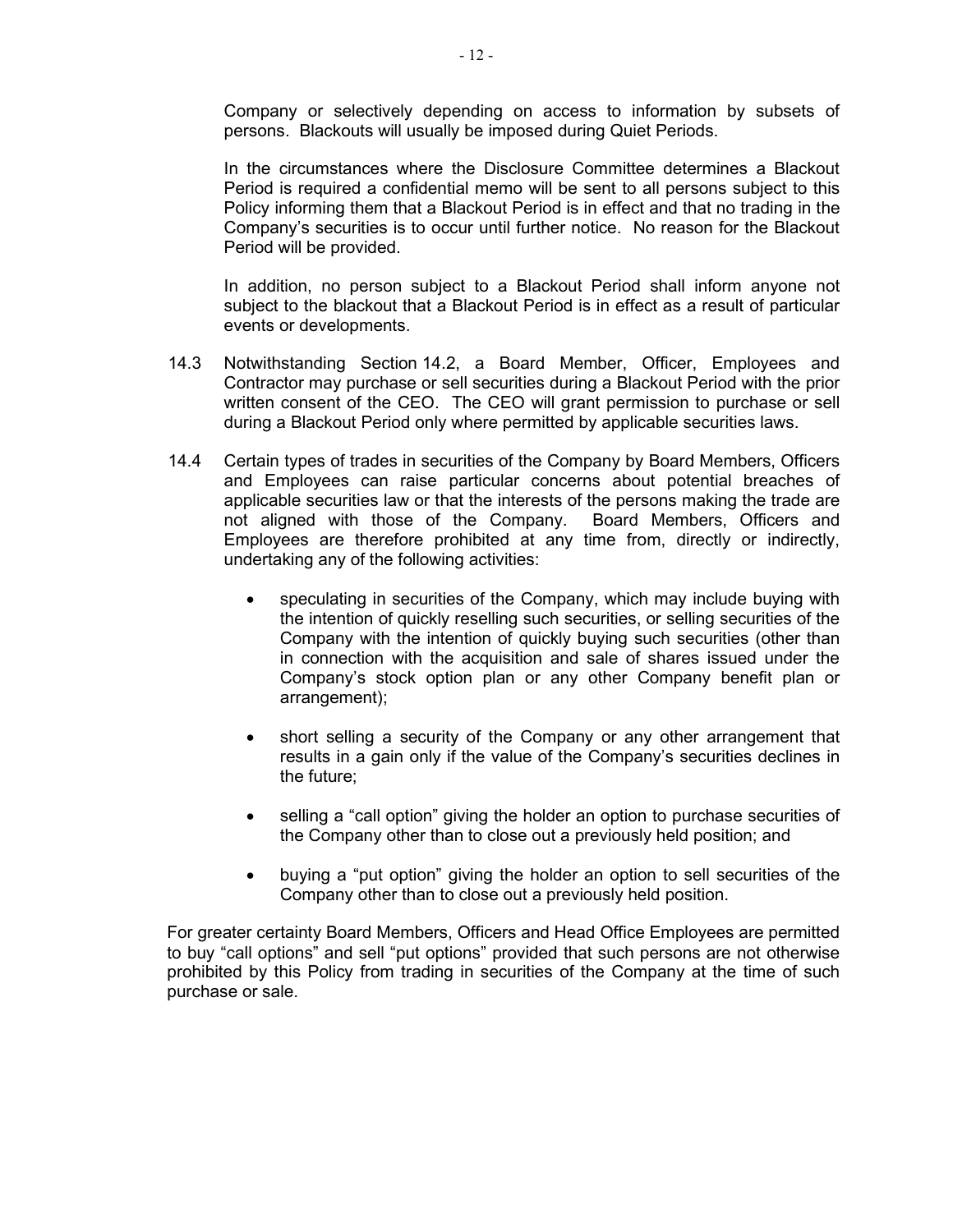# 15. Trading in Securities of Other Companies

In addition, it is the policy of the Company that any Board Member, Officer, Employee or Contractor who, in the course of working for the Company, learns of material non-public information about a publicly traded company with which the Company does business, including a customer or supplier of the Company, must not trade in that company's securities until the information becomes public or is no longer material. The restrictions set out in this Policy apply with respect to both trading in the securities of another company while in possession of such information, and communicating such information.

# 16. Post-Termination Transactions

Sections 10, 14.1 and 15 of this Policy continue to apply to transactions in Company securities by Board Members, Officers, Employees or Contractors even after termination of employment or service of such persons. If any of these persons is in possession of Undisclosed Material Information at the time of termination of that person's employment or service with the Company, that person may not trade in Company securities until that information has become public or is no longer material.

### 17. Insider Trade Reports; U.S. Beneficial Ownership Reporting Requirements

17.1 An Insider of the Company is required to file an initial insider report within ten (10) days of becoming an Insider and subsequent insider reports within five (5) days following any change in its interest in any securities of the Company. If an Insider of the Company does not own or have control over or direction over securities of the Company, or if ownership or direction or control over securities of the Company remains unchanged from the last report filed, a report is not required.

#### 18. Penalties

Trading on Undisclosed Material Information is a violation of applicable laws. While regulatory authorities typically concentrate their efforts on the individuals who trade, or who tip inside information to others who trade, U.S. federal securities laws also impose potential liability on companies and other "controlling persons" if they fail to take reasonable steps to prevent Insider Trading by company personnel (see "Control Person Liability" below). As a result, the Company may take its own disciplinary actions on Board Members, Officers, Employees or Contractors who are caught trading on Undisclosed Material Information. Such disciplinary action could involve termination of employment or implementation of a probationary period. The Company will also report the matter to the appropriate regulatory authorities.

The prohibition against trading on Undisclosed Material Information as set forth in Canadian legislation can be enforced through a wide range of penalties, including:

- (a) fines and penal sanctions;
- (b) civil actions for damages;
- (c) criminal penalties and incarceration;
- (d) an accounting to the Company for any benefit or advantage received; and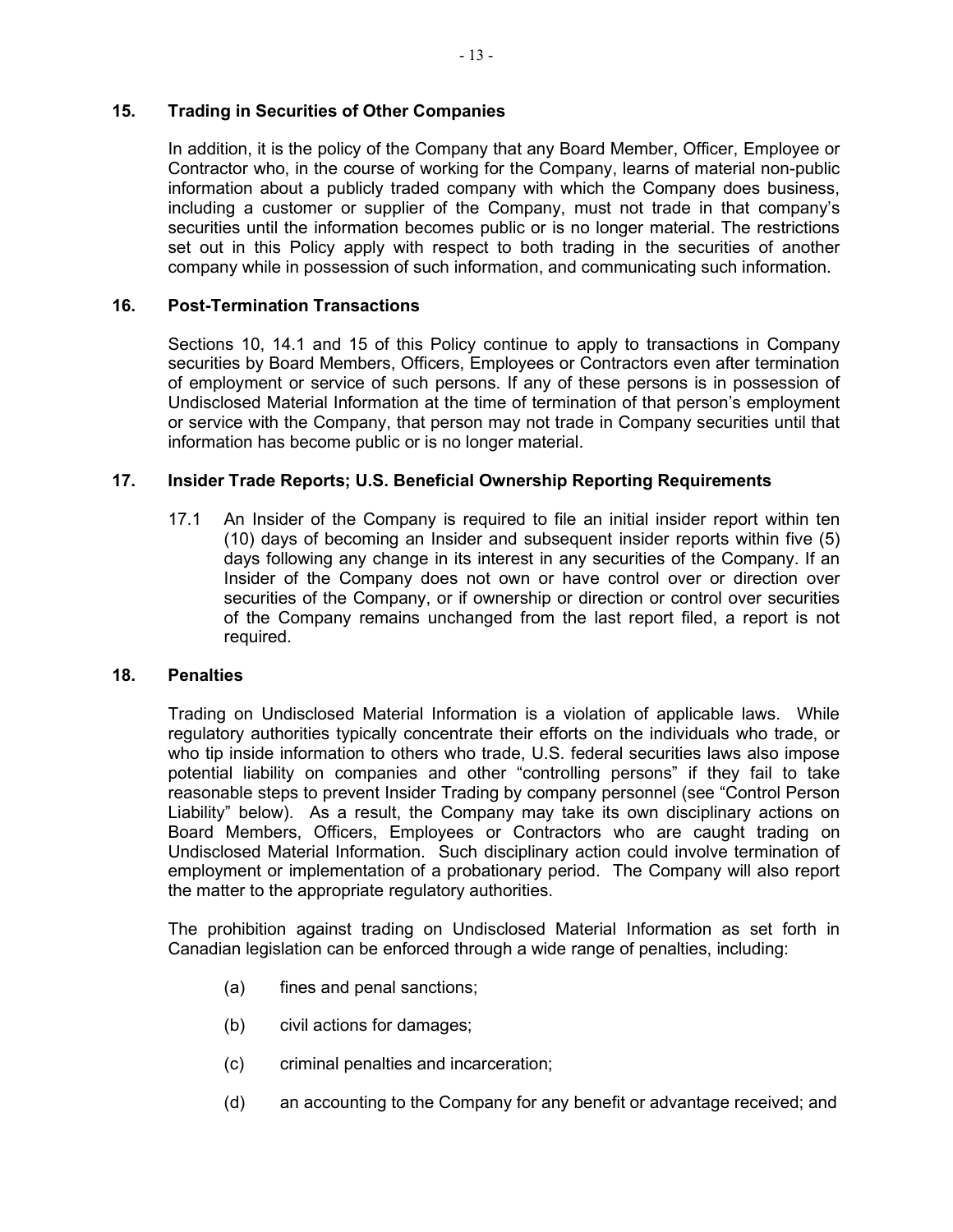(e) administrative sanctions by securities commissions, such as cease trade orders and removal of exemptions.

#### 19. Acknowledgment

Employees will be requested to sign the acknowledgement attached as Schedule "E" to this Policy.

Non-compliance with these policies is a serious breach of the terms and conditions of engagement and will be dealt with accordingly.

Annual review of this Policy was conducted and any revisions were approved by the Board of Directors on March 21, 2022.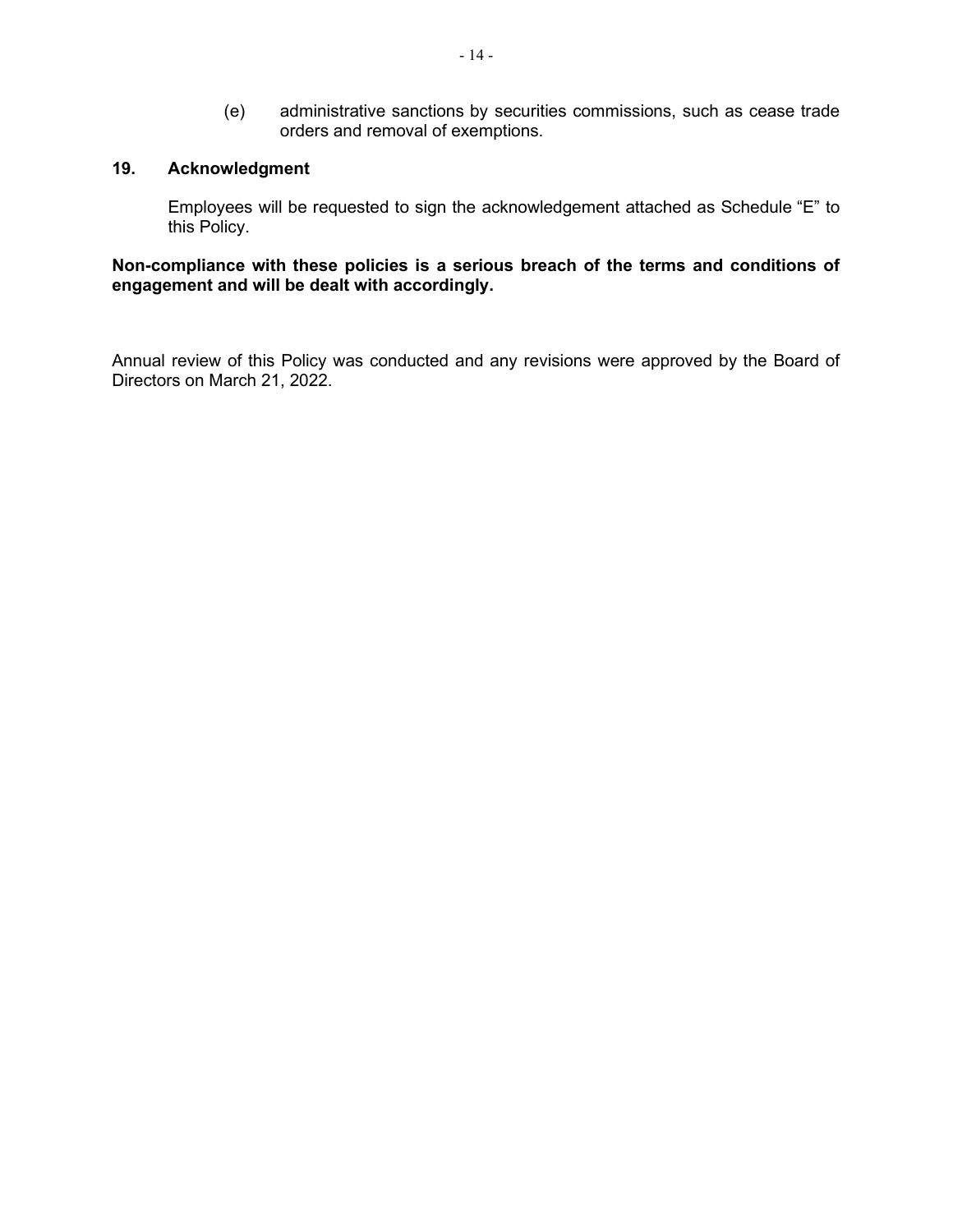# SCHEDULE "A"

### Individuals and Entities to Whom this Policy Applies

"Board Members, Officers, Employees, Consultants and Contractors" means a Board Member, an officer, an Employee, a Consultant or an independent contractor (who is engaged in an employee-like capacity) of the Company or its subsidiaries. As described below, all Board Members, Officers, Employees, Consultants and Contractors are also Persons in a Special Relationship with the Company.

"Employee" means a full-time, part-time, contract or secondment employee of the Company or any of its subsidiaries.

"Head Office Employee" means an Employee who regularly works out of the Company's head office location in Vancouver, British Columbia.

"Immediate Family Member" means any spouse, live-in partner or relative of a person who resides in the same household as that person, who does not live in that person's household but whose transactions in Company securities are directed by, or are subject to the influence or control of, that person (such as parents or children who consult with such person before they trade in Company securities; they accordingly should be made aware of the need to confer with such person before they trade in the Company's securities).

#### "Insider" means:

- (1) a Board Member or a Senior Officer of the Company;
- (2) a person who beneficially owns, directly or indirectly, more than 10% of the voting securities of the Company or who exercises control or direction over more than 10% of the votes attached to the voting securities of the Company (a "10% Shareholder");
- (3) a Board Member or a Senior Officer of a subsidiary of the Company; or
- (4) a Board Member or a Senior Officer of a 10% Shareholder of the Company.

As described herein, all Insiders are also (1) Board Members, Officers, Employees, Consultants and Contractors and (2) Persons in a Special Relationship with the Company.

#### "Persons in a Special Relationship with the Company" means:

- (1) each Board Member, Officer, Employee and Contractor;
- (2) each 10% Shareholder in possession of Material Information;
- (3) each Board Member, officer, employee or contractor of a 10% Shareholder in possession of Material Information;
- (4) each member of an operating or advisory committee of the Company or its subsidiaries;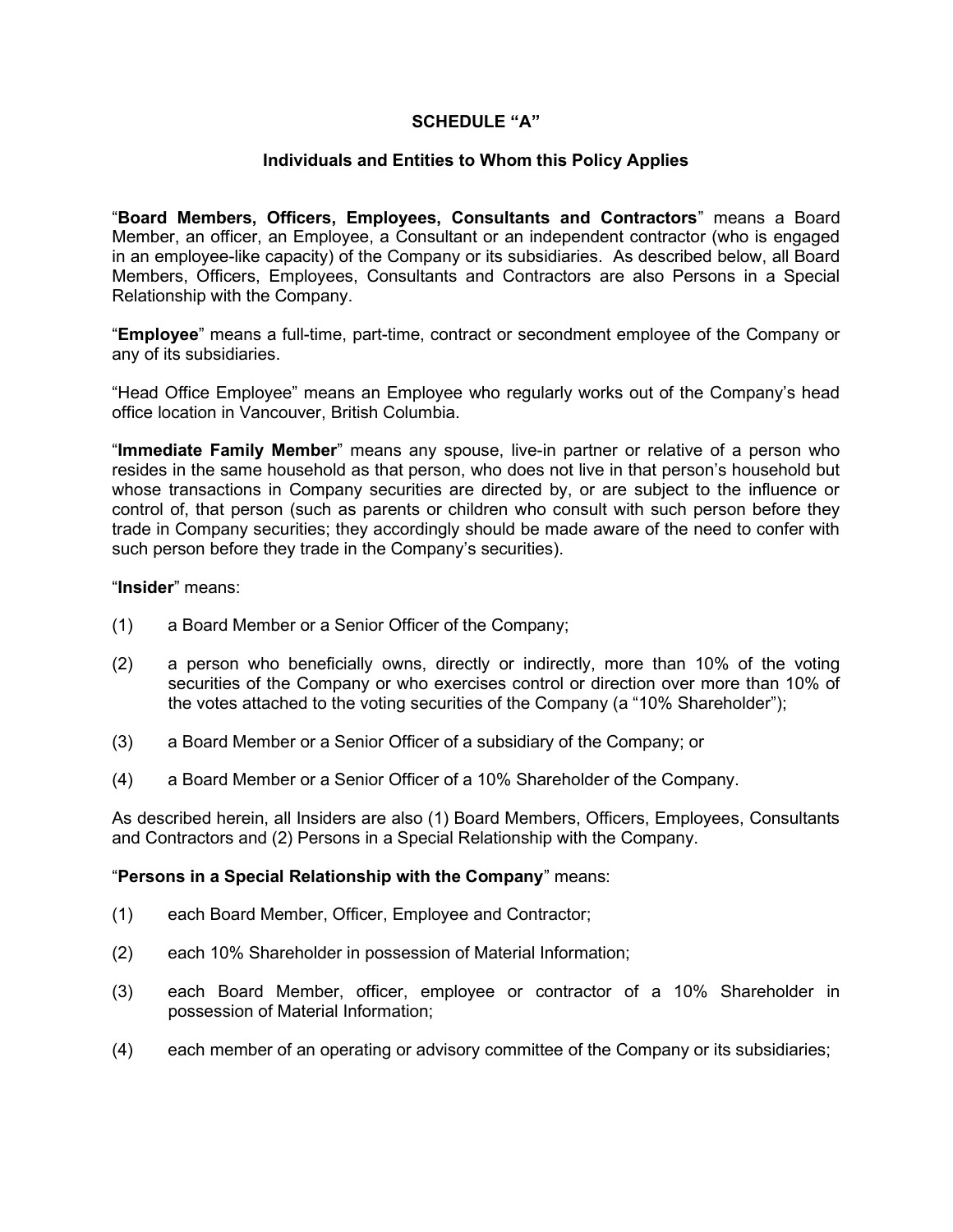- (5) each Board Member, officer, partner and employee of a company that is engaging in any business or professional activity with the Company or its subsidiaries and who routinely comes into contact with Material Information;
- (6) each person or company that learned of Material Information with respect to the Company from a person or company described in (1) though (5) of this definition and knew or ought reasonably to have known that the other person or company was in such a special relationship; and
- (7) any Immediate Family Member of any individual referred to in (1) through (6).

A company is considered to be a "subsidiary" of another company if it is controlled by (1) that other, (2) that other and one or more companies, each of which is controlled by that other, or (3) two or more companies, each of which is controlled by that other; or it is a subsidiary of a company that is that other's subsidiary. In general, a company will control another company when the first company owns more than 50% of the outstanding voting securities of that other company.

#### "Senior Officer" means:

- (1) the chair or a vice-chair of the Board or any of its subsidiaries, the President, Chief Executive Officer, Chief Financial Officer, a Vice-President, the Corporate Secretary, the Treasurer or the Managing Director of the Company or any of its subsidiaries or any of their operating divisions; or
- (2) any other individual who performs functions for the Company or any of its subsidiaries similar to those normally performed by an individual occupying any of the offices listed in (1) above.

As described herein, all Senior Officers includes: Insiders, Board Members, Officers, Employees, Head Office Employees, Consultants and Contractors and Persons in a Special Relationship with the Company.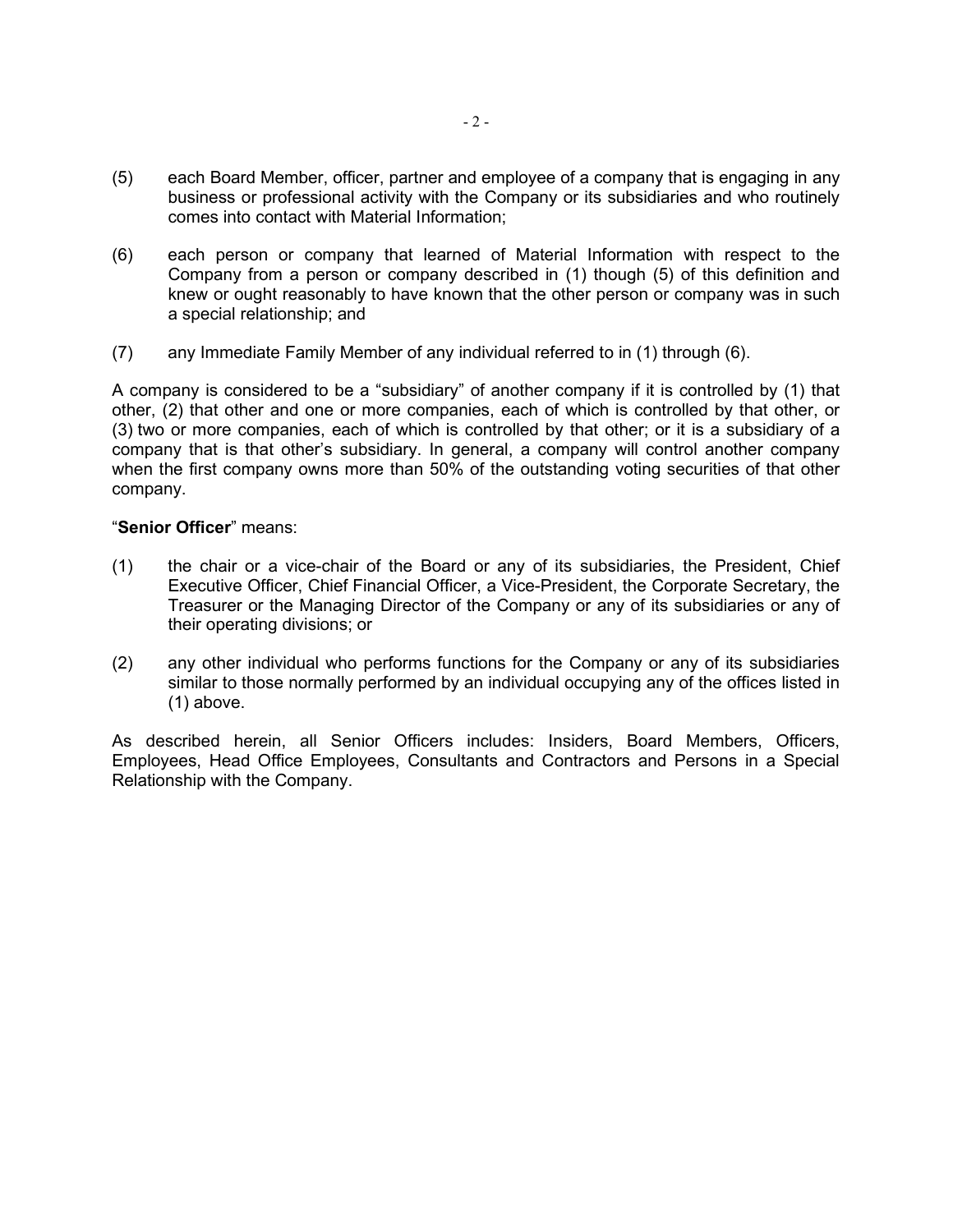# SCHEDULE "B"

#### Examples of Material Information (Based on National Policy 51-201 and Section 410 of the TSX Company Manual; also consistent with the NYSE American Company Guide)

#### Changes in corporate structure

- changes in share ownership that may affect control of the company
- changes in corporate structure such as major reorganizations, amalgamations, or mergers
- take-over bids, issuer bids, or insider bids

#### Changes in capital structure

- the public or private sale of additional securities
- planned repurchases or redemptions of securities
- planned splits of common shares or offerings of warrants or rights to buy shares
- any share consolidation, share exchange, or stock dividend
- changes in a company's dividend payments or policies
- the possible initiation of a proxy fight
- material modifications to the rights of security holders

### Changes in financial results

- a significant increase or decrease in near-term earnings prospects
- unexpected changes in the financial results for any period
- shifts in financial circumstances, such as cash flow reductions, major asset write-offs or write-downs
- changes in the value or composition of the company's assets
- any material change in the company's accounting policies

# Changes in business and operations

- any development that affects the company's resources, reserves, technology, products or markets
- a significant change in capital investment plans or corporate objectives
- major labour disputes or disputes with major contractors or suppliers
- significant new contracts, products, patents, or services or significant losses of contracts or business
- significant discoveries by resource companies or significant results of exploration and/or development projects.
- changes to the Board of Directors or executive management, including the departure of the company's CEO, CFO, COO or president (or persons in equivalent positions)
- the commencement of, or developments in, material legal proceedings or regulatory matters
- waivers of corporate ethics and conduct rules for officers, directors, and other key employees
- any notice that reliance on a prior audit is no longer permissible
- de-listing of the company's securities or their movement from one quotation system or exchange to another

# Acquisitions and dispositions

significant acquisitions or dispositions of assets, property or joint venture interests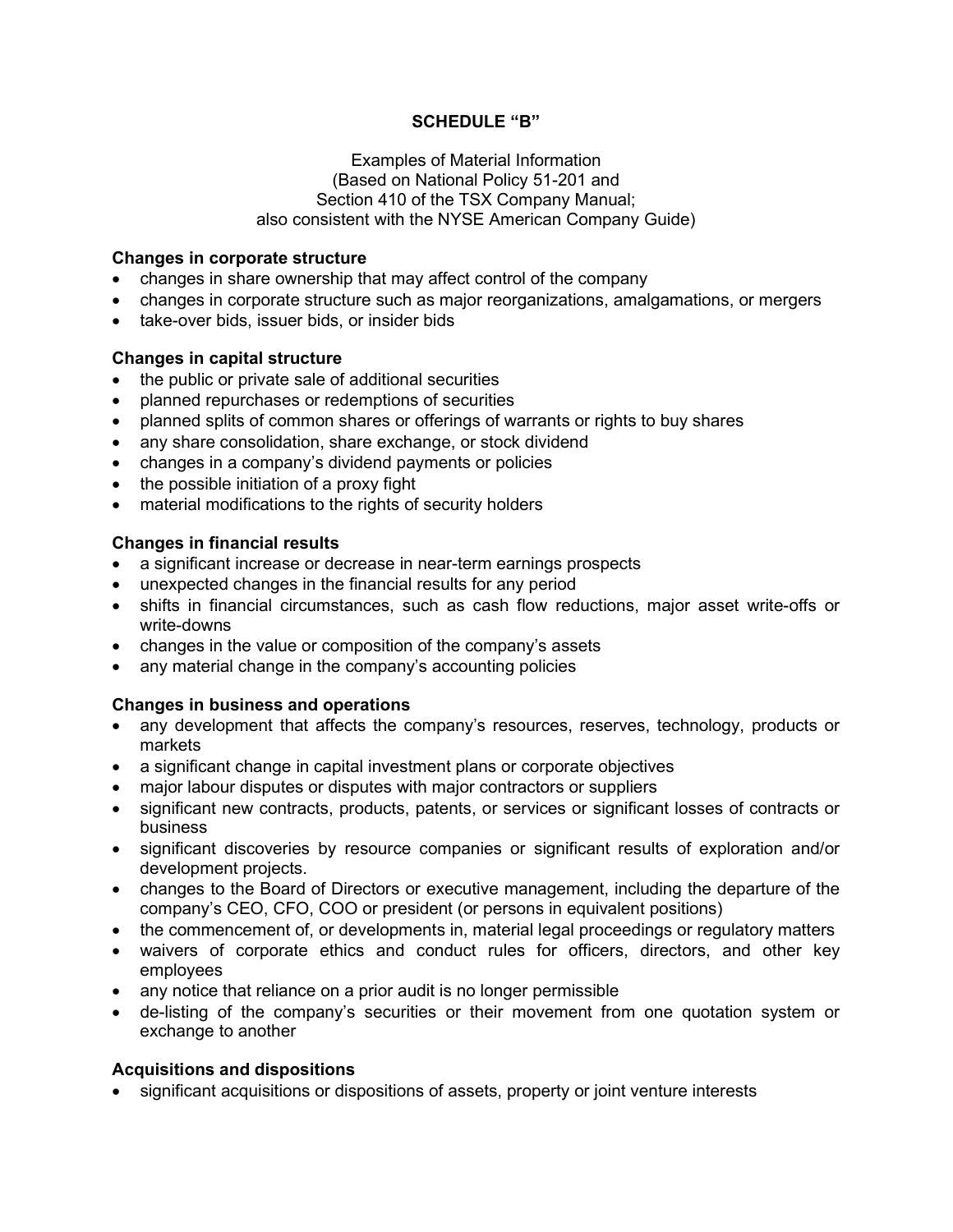acquisitions of other companies, including a take-over bid for, or merger with, another company

# Changes in credit arrangements

- the borrowing or lending of a significant amount of money
- any mortgaging or encumbering of the company's assets
- defaults under debt obligations, agreements to restructure debt, or planned enforcement procedures by a bank or any other creditors
- changes in rating agency decisions
- significant new credit arrangements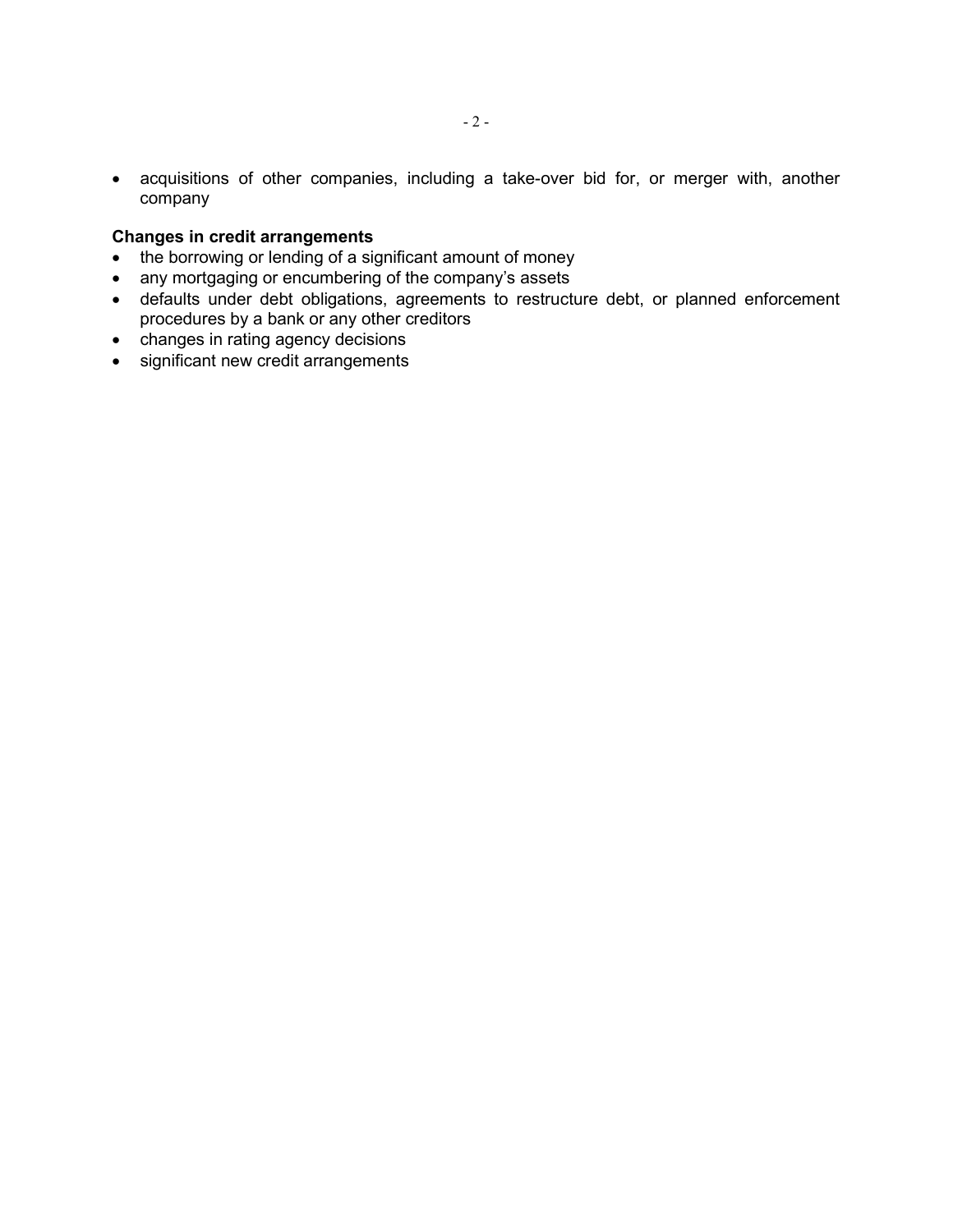#### SCHEDULE "C"

# Examples of Disclosures that may be Necessary in the Course of Business (Reproduced from National Policy 51-201)

#### (1) Disclosure to:

- vendors, suppliers, or strategic partners on issues such as research and development, sales and marketing, and supply contracts
- employees, officers and board members
- lenders, legal counsel, auditors, underwriters, and financial and other professional advisors to the Company
- parties to negotiations
- labour unions and industry associations
- government agencies and non-governmental regulators
- credit rating agencies (provided that the information is disclosed for the purpose of assisting the agency to formulate a credit rating and the agency's ratings generally are or will be publicly available)
- (2) Disclosures in connection with private placements
- (3) Communications with controlling shareholders, in certain circumstances
- (4) Communications and disclosure to persons in connection with a takeover bid, merger, business combination, arrangement or other acquisition transaction